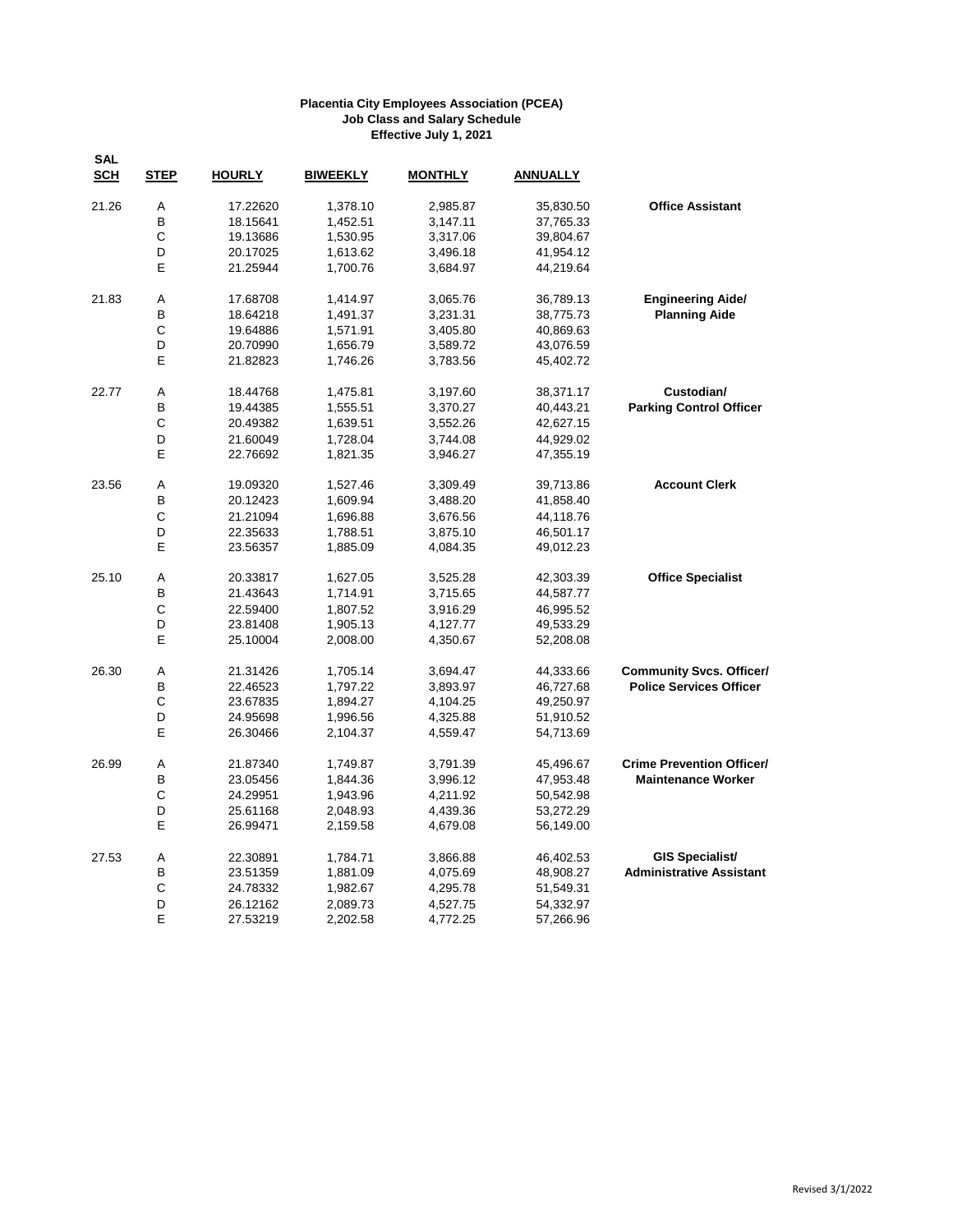| <b>SAL</b> |             |               |                 |                |                 |                                    |
|------------|-------------|---------------|-----------------|----------------|-----------------|------------------------------------|
| <b>SCH</b> | <b>STEP</b> | <b>HOURLY</b> | <b>BIWEEKLY</b> | <b>MONTHLY</b> | <b>ANNUALLY</b> |                                    |
| 27.68      | Α           | 22.43102      | 1,794.48        | 3,888.04       | 46,656.52       | <b>Building Permit Tech/</b>       |
|            | B           | 23.64230      | 1,891.38        | 4,098.00       | 49,175.98       | <b>Planning Tech/</b>              |
|            | С           | 24.91898      | 1,993.52        | 4,319.29       | 51,831.48       | <b>Accounting Tech</b>             |
|            | D           | 26.26460      | 2,101.17        | 4,552.53       | 54,630.37       |                                    |
|            | E           | 27.68289      | 2,214.63        | 4,798.37       | 57,580.41       |                                    |
| 29.47      | Α           | 23.87584      | 1,910.07        | 4,138.48       | 49,661.75       | <b>Community Svcs Coord./</b>      |
|            | B           | 25.16514      | 2,013.21        | 4,361.96       | 52,343.49       | <b>City Clerk Specialist</b>       |
|            | C           | 26.52406      | 2,121.92        | 4,597.50       | 55,170.04       |                                    |
|            | D           | 27.95636      | 2,236.51        | 4,845.77       | 58,149.23       |                                    |
|            | E           | 29.46600      | 2,357.28        | 5,107.44       | 61,289.28       |                                    |
| 29.59      | Α           | 23.98006      | 1,918.40        | 4,156.54       | 49,878.52       | <b>Facility Maintenance Tech.</b>  |
|            | B           | 25.27498      | 2,022.00        | 4,381.00       | 52,571.96       |                                    |
|            | C           | 26.63983      | 2,131.19        | 4,617.57       | 55,410.85       |                                    |
|            | D           | 28.07838      | 2,246.27        | 4,866.92       | 58,403.03       |                                    |
|            | E           | 29.59461      | 2,367.57        | 5,129.73       | 61,556.79       |                                    |
| 29.77      | Α           | 24.11914      | 1,929.53        | 4,180.65       | 50,167.81       | <b>Equipment Mechanic</b>          |
|            | B           | 25.42157      | 2,033.73        | 4,406.41       | 52,876.87       |                                    |
|            | C           | 26.79433      | 2,143.55        | 4,644.35       | 55,732.21       |                                    |
|            | D           | 28.24122      | 2,259.30        | 4,895.14       | 58,741.74       |                                    |
|            | E           | 29.76625      | 2,381.30        | 5,159.48       | 61,913.80       |                                    |
| 30.37      | Α           | 24.61101      | 1,968.88        | 4,265.91       | 51,190.90       | <b>Maintenance Crew Leader</b>     |
|            | в           | 25.94000      | 2,075.20        | 4,496.27       | 53,955.20       |                                    |
|            | С           | 27.34076      | 2,187.26        | 4,739.07       | 56,868.78       |                                    |
|            | D           | 28.81716      | 2,305.37        | 4,994.97       | 59,939.69       |                                    |
|            | Е           | 30.37329      | 2,429.86        | 5,264.70       | 63,176.44       |                                    |
| 31.02      | Α           | 25.13290      | 2,010.63        | 4,356.37       | 52,276.43       | HR Technician/                     |
|            | В           | 26.49008      | 2,119.21        | 4,591.61       | 55,099.37       | IT Technician/                     |
|            | С           | 27.92054      | 2,233.64        | 4,839.56       | 58,074.72       | <b>Management Assistant/</b>       |
|            | D           | 29.42825      | 2,354.26        | 5,100.90       | 61,210.76       | <b>Senior Accounting Tech.</b>     |
|            | E           | 31.01738      | 2,481.39        | 5,376.35       | 64,516.15       |                                    |
| 31.26      | A           | 25.33120      | 2,026.50        | 4,390.74       | 52,688.90       | Facilities Maint. Tech. II/        |
|            | B           | 26.69908      | 2,135.93        | 4,627.84       | 55,534.09       | <b>Senior Engineering Aide</b>     |
|            | С           | 28.14083      | 2,251.27        | 4,877.74       | 58,532.93       |                                    |
|            | D           | 29.66043      | 2,372.83        | 5,141.14       | 61,693.69       |                                    |
|            | E           | 31.26209      | 2,500.97        | 5,418.76       | 65,025.15       |                                    |
| 32.21      | Α           | 26.09826      | 2,087.86        | 4,523.70       | 54,284.38       | <b>Code Enforcement Officer/</b>   |
|            | B           | 27.50757      | 2,200.61        | 4,767.98       | 57,215.75       | Dev. Svcs. Coordinator/            |
|            | C           | 28.99298      | 2,319.44        | 5,025.45       | 60,305.40       | <b>Senior Administrative Asst.</b> |
|            | D           | 30.55860      | 2,444.69        | 5,296.82       | 63,561.89       |                                    |
|            | E           | 32.20876      | 2,576.70        | 5,582.85       | 66,994.22       |                                    |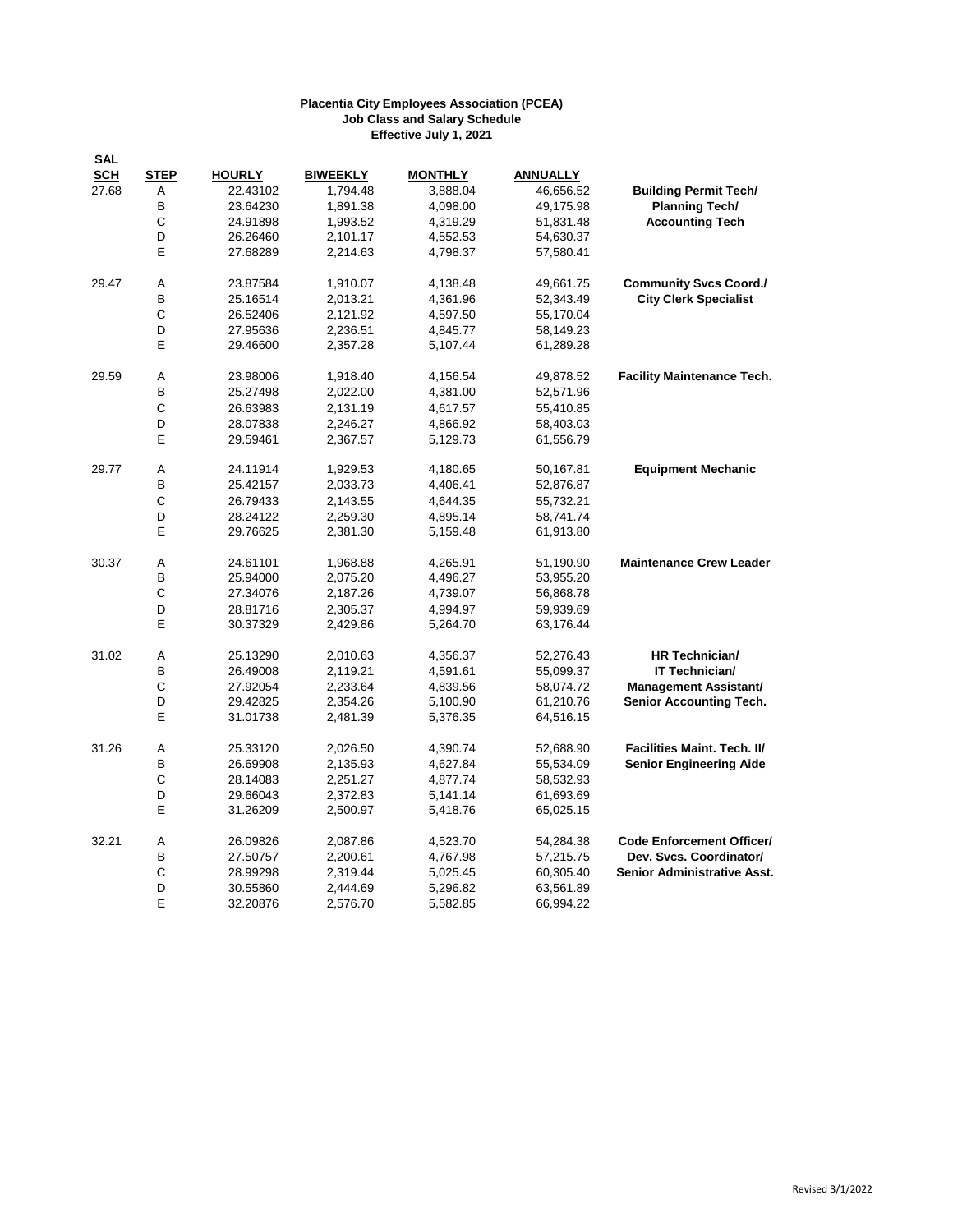| <b>SCH</b><br><b>STEP</b><br><b>HOURLY</b><br><b>BIWEEKLY</b><br><b>MONTHLY</b><br><b>ANNUALLY</b><br>32.55<br>2,110.05<br>4,571.78<br><b>Police Property Technician</b><br>Α<br>26.37566<br>54,861.37<br>B<br>27.79995<br>2,224.00<br>4,818.66<br>57,823.90<br>C<br>29.30115<br>2,344.09<br>5,078.87<br>60,946.39<br>D<br>2,470.67<br>30.88341<br>5,353.12<br>64,237.49<br>E<br>32.55111<br>2,604.09<br>5,642.19<br>67,706.31<br><b>Environ. Compliance Officer</b><br>33.03<br>Α<br>26.76279<br>55,666.60<br>2,141.02<br>4,638.88<br>В<br>28.20798<br>2,256.64<br>4,889.38<br>58,672.60<br>C<br>29.73121<br>2,378.50<br>5,153.41<br>61,840.92<br>D<br>31.33670<br>2,506.94<br>5,431.69<br>65,180.34<br>Е<br>33.02888<br>2,642.31<br>5,725.01<br>68,700.07<br>33.46<br>Α<br>27.10942<br><b>Assistant Planner</b><br>2,168.75<br>4,698.97<br>56,387.59<br>В<br>2,285.87<br>59,432.53<br>28.57333<br>4,952.71<br>С<br>30.11629<br>2,409.30<br>5,220.16<br>62,641.88<br>D<br>31.74257<br>2,539.41<br>5,502.05<br>66,024.55<br>E<br>33.45667<br>2,676.53<br>5,799.16<br>69,589.87<br>Exec. Asst. to the City Admin.<br>33.70<br>Α<br>27.30635<br>2,184.51<br>4,733.10<br>56,797.21<br>В<br>28.78089<br>2,302.47<br>4,988.69<br>59,864.25<br>C<br>30.33506<br>2,426.80<br>5,258.08<br>63,096.92<br>D<br>31.97315<br>2,557.85<br>5,542.01<br>66,504.15<br>Е<br>33.69970<br>2,695.98<br>5,841.28<br>70,095.38<br><b>Public Works Inspector</b><br>Α<br>28.10514<br>2,248.41<br>4,871.56<br>58,458.69<br>В<br>29.62282<br>2,369.83<br>5,134.62<br>61,615.47<br>C<br>31.22245<br>2,497.80<br>5,411.89<br>64,942.70<br>D<br>32.90846<br>2,632.68<br>5,704.13<br>68,449.60<br>E<br>34.68552<br>2,774.84<br>6,012.16<br>72,145.88<br>35.15<br>Α<br>28.47768<br>2,278.21<br>4,936.13<br>59,233.57<br><b>Building Inspector/</b><br>В<br><b>Senior Code Enf. Officer</b><br>30.01547<br>2,401.24<br>5,202.68<br>62,432.18<br>$\mathsf{C}$<br>31.63631<br>2,530.90<br>5,483.63<br>65,803.52<br>D<br>2,667.57<br>33.34467<br>5,779.74<br>69,356.91<br>Е<br>35.14528<br>2,811.62<br>6,091.85<br>73,102.18<br>35.55<br>Α<br><b>Senior Building Inspector</b><br>28.80239<br>2,304.19<br>4,992.41<br>59,908.97<br>B<br>30.35772<br>2,428.62<br>5,262.00<br>63,144.06<br>$\mathsf{C}$<br>31.99704<br>2,559.76<br>5,546.15<br>66,553.84<br>D<br>2,697.99<br>33.72488<br>5,845.65<br>70,147.75<br>E<br>35.54602<br>2,843.68<br>6,161.31<br>73,935.72<br><b>Public Safety Dispatcher</b><br>34.74<br>Α<br>28.14855<br>2,251.88<br>4,879.08<br>58,548.98<br>В<br>29.66857<br>2,373.49<br>61,710.63<br>5,142.55<br>$\mathsf C$<br>31.27067<br>2,501.65<br>5,420.25<br>65,042.99<br>D<br>32.95929<br>2,636.74<br>5,712.94<br>68,555.32<br>E<br>34.73909<br>2,779.13<br>6,021.44<br>72,257.31 | <b>SAL</b> |  |  |  |
|---------------------------------------------------------------------------------------------------------------------------------------------------------------------------------------------------------------------------------------------------------------------------------------------------------------------------------------------------------------------------------------------------------------------------------------------------------------------------------------------------------------------------------------------------------------------------------------------------------------------------------------------------------------------------------------------------------------------------------------------------------------------------------------------------------------------------------------------------------------------------------------------------------------------------------------------------------------------------------------------------------------------------------------------------------------------------------------------------------------------------------------------------------------------------------------------------------------------------------------------------------------------------------------------------------------------------------------------------------------------------------------------------------------------------------------------------------------------------------------------------------------------------------------------------------------------------------------------------------------------------------------------------------------------------------------------------------------------------------------------------------------------------------------------------------------------------------------------------------------------------------------------------------------------------------------------------------------------------------------------------------------------------------------------------------------------------------------------------------------------------------------------------------------------------------------------------------------------------------------------------------------------------------------------------------------------------------------------------------------------------------------------------------------------------------------------------------------------------------------------------------------------------------------------------------------------------------------------------------------------------------------------------------------------------------------------------------------------------------------------------------------------|------------|--|--|--|
|                                                                                                                                                                                                                                                                                                                                                                                                                                                                                                                                                                                                                                                                                                                                                                                                                                                                                                                                                                                                                                                                                                                                                                                                                                                                                                                                                                                                                                                                                                                                                                                                                                                                                                                                                                                                                                                                                                                                                                                                                                                                                                                                                                                                                                                                                                                                                                                                                                                                                                                                                                                                                                                                                                                                                                     |            |  |  |  |
|                                                                                                                                                                                                                                                                                                                                                                                                                                                                                                                                                                                                                                                                                                                                                                                                                                                                                                                                                                                                                                                                                                                                                                                                                                                                                                                                                                                                                                                                                                                                                                                                                                                                                                                                                                                                                                                                                                                                                                                                                                                                                                                                                                                                                                                                                                                                                                                                                                                                                                                                                                                                                                                                                                                                                                     |            |  |  |  |
|                                                                                                                                                                                                                                                                                                                                                                                                                                                                                                                                                                                                                                                                                                                                                                                                                                                                                                                                                                                                                                                                                                                                                                                                                                                                                                                                                                                                                                                                                                                                                                                                                                                                                                                                                                                                                                                                                                                                                                                                                                                                                                                                                                                                                                                                                                                                                                                                                                                                                                                                                                                                                                                                                                                                                                     |            |  |  |  |
|                                                                                                                                                                                                                                                                                                                                                                                                                                                                                                                                                                                                                                                                                                                                                                                                                                                                                                                                                                                                                                                                                                                                                                                                                                                                                                                                                                                                                                                                                                                                                                                                                                                                                                                                                                                                                                                                                                                                                                                                                                                                                                                                                                                                                                                                                                                                                                                                                                                                                                                                                                                                                                                                                                                                                                     |            |  |  |  |
|                                                                                                                                                                                                                                                                                                                                                                                                                                                                                                                                                                                                                                                                                                                                                                                                                                                                                                                                                                                                                                                                                                                                                                                                                                                                                                                                                                                                                                                                                                                                                                                                                                                                                                                                                                                                                                                                                                                                                                                                                                                                                                                                                                                                                                                                                                                                                                                                                                                                                                                                                                                                                                                                                                                                                                     |            |  |  |  |
|                                                                                                                                                                                                                                                                                                                                                                                                                                                                                                                                                                                                                                                                                                                                                                                                                                                                                                                                                                                                                                                                                                                                                                                                                                                                                                                                                                                                                                                                                                                                                                                                                                                                                                                                                                                                                                                                                                                                                                                                                                                                                                                                                                                                                                                                                                                                                                                                                                                                                                                                                                                                                                                                                                                                                                     |            |  |  |  |
|                                                                                                                                                                                                                                                                                                                                                                                                                                                                                                                                                                                                                                                                                                                                                                                                                                                                                                                                                                                                                                                                                                                                                                                                                                                                                                                                                                                                                                                                                                                                                                                                                                                                                                                                                                                                                                                                                                                                                                                                                                                                                                                                                                                                                                                                                                                                                                                                                                                                                                                                                                                                                                                                                                                                                                     |            |  |  |  |
|                                                                                                                                                                                                                                                                                                                                                                                                                                                                                                                                                                                                                                                                                                                                                                                                                                                                                                                                                                                                                                                                                                                                                                                                                                                                                                                                                                                                                                                                                                                                                                                                                                                                                                                                                                                                                                                                                                                                                                                                                                                                                                                                                                                                                                                                                                                                                                                                                                                                                                                                                                                                                                                                                                                                                                     |            |  |  |  |
|                                                                                                                                                                                                                                                                                                                                                                                                                                                                                                                                                                                                                                                                                                                                                                                                                                                                                                                                                                                                                                                                                                                                                                                                                                                                                                                                                                                                                                                                                                                                                                                                                                                                                                                                                                                                                                                                                                                                                                                                                                                                                                                                                                                                                                                                                                                                                                                                                                                                                                                                                                                                                                                                                                                                                                     |            |  |  |  |
|                                                                                                                                                                                                                                                                                                                                                                                                                                                                                                                                                                                                                                                                                                                                                                                                                                                                                                                                                                                                                                                                                                                                                                                                                                                                                                                                                                                                                                                                                                                                                                                                                                                                                                                                                                                                                                                                                                                                                                                                                                                                                                                                                                                                                                                                                                                                                                                                                                                                                                                                                                                                                                                                                                                                                                     |            |  |  |  |
|                                                                                                                                                                                                                                                                                                                                                                                                                                                                                                                                                                                                                                                                                                                                                                                                                                                                                                                                                                                                                                                                                                                                                                                                                                                                                                                                                                                                                                                                                                                                                                                                                                                                                                                                                                                                                                                                                                                                                                                                                                                                                                                                                                                                                                                                                                                                                                                                                                                                                                                                                                                                                                                                                                                                                                     |            |  |  |  |
|                                                                                                                                                                                                                                                                                                                                                                                                                                                                                                                                                                                                                                                                                                                                                                                                                                                                                                                                                                                                                                                                                                                                                                                                                                                                                                                                                                                                                                                                                                                                                                                                                                                                                                                                                                                                                                                                                                                                                                                                                                                                                                                                                                                                                                                                                                                                                                                                                                                                                                                                                                                                                                                                                                                                                                     |            |  |  |  |
|                                                                                                                                                                                                                                                                                                                                                                                                                                                                                                                                                                                                                                                                                                                                                                                                                                                                                                                                                                                                                                                                                                                                                                                                                                                                                                                                                                                                                                                                                                                                                                                                                                                                                                                                                                                                                                                                                                                                                                                                                                                                                                                                                                                                                                                                                                                                                                                                                                                                                                                                                                                                                                                                                                                                                                     |            |  |  |  |
|                                                                                                                                                                                                                                                                                                                                                                                                                                                                                                                                                                                                                                                                                                                                                                                                                                                                                                                                                                                                                                                                                                                                                                                                                                                                                                                                                                                                                                                                                                                                                                                                                                                                                                                                                                                                                                                                                                                                                                                                                                                                                                                                                                                                                                                                                                                                                                                                                                                                                                                                                                                                                                                                                                                                                                     |            |  |  |  |
|                                                                                                                                                                                                                                                                                                                                                                                                                                                                                                                                                                                                                                                                                                                                                                                                                                                                                                                                                                                                                                                                                                                                                                                                                                                                                                                                                                                                                                                                                                                                                                                                                                                                                                                                                                                                                                                                                                                                                                                                                                                                                                                                                                                                                                                                                                                                                                                                                                                                                                                                                                                                                                                                                                                                                                     |            |  |  |  |
|                                                                                                                                                                                                                                                                                                                                                                                                                                                                                                                                                                                                                                                                                                                                                                                                                                                                                                                                                                                                                                                                                                                                                                                                                                                                                                                                                                                                                                                                                                                                                                                                                                                                                                                                                                                                                                                                                                                                                                                                                                                                                                                                                                                                                                                                                                                                                                                                                                                                                                                                                                                                                                                                                                                                                                     |            |  |  |  |
|                                                                                                                                                                                                                                                                                                                                                                                                                                                                                                                                                                                                                                                                                                                                                                                                                                                                                                                                                                                                                                                                                                                                                                                                                                                                                                                                                                                                                                                                                                                                                                                                                                                                                                                                                                                                                                                                                                                                                                                                                                                                                                                                                                                                                                                                                                                                                                                                                                                                                                                                                                                                                                                                                                                                                                     |            |  |  |  |
|                                                                                                                                                                                                                                                                                                                                                                                                                                                                                                                                                                                                                                                                                                                                                                                                                                                                                                                                                                                                                                                                                                                                                                                                                                                                                                                                                                                                                                                                                                                                                                                                                                                                                                                                                                                                                                                                                                                                                                                                                                                                                                                                                                                                                                                                                                                                                                                                                                                                                                                                                                                                                                                                                                                                                                     |            |  |  |  |
|                                                                                                                                                                                                                                                                                                                                                                                                                                                                                                                                                                                                                                                                                                                                                                                                                                                                                                                                                                                                                                                                                                                                                                                                                                                                                                                                                                                                                                                                                                                                                                                                                                                                                                                                                                                                                                                                                                                                                                                                                                                                                                                                                                                                                                                                                                                                                                                                                                                                                                                                                                                                                                                                                                                                                                     |            |  |  |  |
|                                                                                                                                                                                                                                                                                                                                                                                                                                                                                                                                                                                                                                                                                                                                                                                                                                                                                                                                                                                                                                                                                                                                                                                                                                                                                                                                                                                                                                                                                                                                                                                                                                                                                                                                                                                                                                                                                                                                                                                                                                                                                                                                                                                                                                                                                                                                                                                                                                                                                                                                                                                                                                                                                                                                                                     |            |  |  |  |
|                                                                                                                                                                                                                                                                                                                                                                                                                                                                                                                                                                                                                                                                                                                                                                                                                                                                                                                                                                                                                                                                                                                                                                                                                                                                                                                                                                                                                                                                                                                                                                                                                                                                                                                                                                                                                                                                                                                                                                                                                                                                                                                                                                                                                                                                                                                                                                                                                                                                                                                                                                                                                                                                                                                                                                     |            |  |  |  |
|                                                                                                                                                                                                                                                                                                                                                                                                                                                                                                                                                                                                                                                                                                                                                                                                                                                                                                                                                                                                                                                                                                                                                                                                                                                                                                                                                                                                                                                                                                                                                                                                                                                                                                                                                                                                                                                                                                                                                                                                                                                                                                                                                                                                                                                                                                                                                                                                                                                                                                                                                                                                                                                                                                                                                                     |            |  |  |  |
|                                                                                                                                                                                                                                                                                                                                                                                                                                                                                                                                                                                                                                                                                                                                                                                                                                                                                                                                                                                                                                                                                                                                                                                                                                                                                                                                                                                                                                                                                                                                                                                                                                                                                                                                                                                                                                                                                                                                                                                                                                                                                                                                                                                                                                                                                                                                                                                                                                                                                                                                                                                                                                                                                                                                                                     |            |  |  |  |
|                                                                                                                                                                                                                                                                                                                                                                                                                                                                                                                                                                                                                                                                                                                                                                                                                                                                                                                                                                                                                                                                                                                                                                                                                                                                                                                                                                                                                                                                                                                                                                                                                                                                                                                                                                                                                                                                                                                                                                                                                                                                                                                                                                                                                                                                                                                                                                                                                                                                                                                                                                                                                                                                                                                                                                     |            |  |  |  |
|                                                                                                                                                                                                                                                                                                                                                                                                                                                                                                                                                                                                                                                                                                                                                                                                                                                                                                                                                                                                                                                                                                                                                                                                                                                                                                                                                                                                                                                                                                                                                                                                                                                                                                                                                                                                                                                                                                                                                                                                                                                                                                                                                                                                                                                                                                                                                                                                                                                                                                                                                                                                                                                                                                                                                                     |            |  |  |  |
|                                                                                                                                                                                                                                                                                                                                                                                                                                                                                                                                                                                                                                                                                                                                                                                                                                                                                                                                                                                                                                                                                                                                                                                                                                                                                                                                                                                                                                                                                                                                                                                                                                                                                                                                                                                                                                                                                                                                                                                                                                                                                                                                                                                                                                                                                                                                                                                                                                                                                                                                                                                                                                                                                                                                                                     |            |  |  |  |
|                                                                                                                                                                                                                                                                                                                                                                                                                                                                                                                                                                                                                                                                                                                                                                                                                                                                                                                                                                                                                                                                                                                                                                                                                                                                                                                                                                                                                                                                                                                                                                                                                                                                                                                                                                                                                                                                                                                                                                                                                                                                                                                                                                                                                                                                                                                                                                                                                                                                                                                                                                                                                                                                                                                                                                     |            |  |  |  |
|                                                                                                                                                                                                                                                                                                                                                                                                                                                                                                                                                                                                                                                                                                                                                                                                                                                                                                                                                                                                                                                                                                                                                                                                                                                                                                                                                                                                                                                                                                                                                                                                                                                                                                                                                                                                                                                                                                                                                                                                                                                                                                                                                                                                                                                                                                                                                                                                                                                                                                                                                                                                                                                                                                                                                                     |            |  |  |  |
|                                                                                                                                                                                                                                                                                                                                                                                                                                                                                                                                                                                                                                                                                                                                                                                                                                                                                                                                                                                                                                                                                                                                                                                                                                                                                                                                                                                                                                                                                                                                                                                                                                                                                                                                                                                                                                                                                                                                                                                                                                                                                                                                                                                                                                                                                                                                                                                                                                                                                                                                                                                                                                                                                                                                                                     |            |  |  |  |
|                                                                                                                                                                                                                                                                                                                                                                                                                                                                                                                                                                                                                                                                                                                                                                                                                                                                                                                                                                                                                                                                                                                                                                                                                                                                                                                                                                                                                                                                                                                                                                                                                                                                                                                                                                                                                                                                                                                                                                                                                                                                                                                                                                                                                                                                                                                                                                                                                                                                                                                                                                                                                                                                                                                                                                     |            |  |  |  |
|                                                                                                                                                                                                                                                                                                                                                                                                                                                                                                                                                                                                                                                                                                                                                                                                                                                                                                                                                                                                                                                                                                                                                                                                                                                                                                                                                                                                                                                                                                                                                                                                                                                                                                                                                                                                                                                                                                                                                                                                                                                                                                                                                                                                                                                                                                                                                                                                                                                                                                                                                                                                                                                                                                                                                                     |            |  |  |  |
|                                                                                                                                                                                                                                                                                                                                                                                                                                                                                                                                                                                                                                                                                                                                                                                                                                                                                                                                                                                                                                                                                                                                                                                                                                                                                                                                                                                                                                                                                                                                                                                                                                                                                                                                                                                                                                                                                                                                                                                                                                                                                                                                                                                                                                                                                                                                                                                                                                                                                                                                                                                                                                                                                                                                                                     |            |  |  |  |
|                                                                                                                                                                                                                                                                                                                                                                                                                                                                                                                                                                                                                                                                                                                                                                                                                                                                                                                                                                                                                                                                                                                                                                                                                                                                                                                                                                                                                                                                                                                                                                                                                                                                                                                                                                                                                                                                                                                                                                                                                                                                                                                                                                                                                                                                                                                                                                                                                                                                                                                                                                                                                                                                                                                                                                     |            |  |  |  |
|                                                                                                                                                                                                                                                                                                                                                                                                                                                                                                                                                                                                                                                                                                                                                                                                                                                                                                                                                                                                                                                                                                                                                                                                                                                                                                                                                                                                                                                                                                                                                                                                                                                                                                                                                                                                                                                                                                                                                                                                                                                                                                                                                                                                                                                                                                                                                                                                                                                                                                                                                                                                                                                                                                                                                                     |            |  |  |  |
|                                                                                                                                                                                                                                                                                                                                                                                                                                                                                                                                                                                                                                                                                                                                                                                                                                                                                                                                                                                                                                                                                                                                                                                                                                                                                                                                                                                                                                                                                                                                                                                                                                                                                                                                                                                                                                                                                                                                                                                                                                                                                                                                                                                                                                                                                                                                                                                                                                                                                                                                                                                                                                                                                                                                                                     |            |  |  |  |
|                                                                                                                                                                                                                                                                                                                                                                                                                                                                                                                                                                                                                                                                                                                                                                                                                                                                                                                                                                                                                                                                                                                                                                                                                                                                                                                                                                                                                                                                                                                                                                                                                                                                                                                                                                                                                                                                                                                                                                                                                                                                                                                                                                                                                                                                                                                                                                                                                                                                                                                                                                                                                                                                                                                                                                     |            |  |  |  |
|                                                                                                                                                                                                                                                                                                                                                                                                                                                                                                                                                                                                                                                                                                                                                                                                                                                                                                                                                                                                                                                                                                                                                                                                                                                                                                                                                                                                                                                                                                                                                                                                                                                                                                                                                                                                                                                                                                                                                                                                                                                                                                                                                                                                                                                                                                                                                                                                                                                                                                                                                                                                                                                                                                                                                                     |            |  |  |  |
|                                                                                                                                                                                                                                                                                                                                                                                                                                                                                                                                                                                                                                                                                                                                                                                                                                                                                                                                                                                                                                                                                                                                                                                                                                                                                                                                                                                                                                                                                                                                                                                                                                                                                                                                                                                                                                                                                                                                                                                                                                                                                                                                                                                                                                                                                                                                                                                                                                                                                                                                                                                                                                                                                                                                                                     |            |  |  |  |
|                                                                                                                                                                                                                                                                                                                                                                                                                                                                                                                                                                                                                                                                                                                                                                                                                                                                                                                                                                                                                                                                                                                                                                                                                                                                                                                                                                                                                                                                                                                                                                                                                                                                                                                                                                                                                                                                                                                                                                                                                                                                                                                                                                                                                                                                                                                                                                                                                                                                                                                                                                                                                                                                                                                                                                     |            |  |  |  |
|                                                                                                                                                                                                                                                                                                                                                                                                                                                                                                                                                                                                                                                                                                                                                                                                                                                                                                                                                                                                                                                                                                                                                                                                                                                                                                                                                                                                                                                                                                                                                                                                                                                                                                                                                                                                                                                                                                                                                                                                                                                                                                                                                                                                                                                                                                                                                                                                                                                                                                                                                                                                                                                                                                                                                                     |            |  |  |  |
|                                                                                                                                                                                                                                                                                                                                                                                                                                                                                                                                                                                                                                                                                                                                                                                                                                                                                                                                                                                                                                                                                                                                                                                                                                                                                                                                                                                                                                                                                                                                                                                                                                                                                                                                                                                                                                                                                                                                                                                                                                                                                                                                                                                                                                                                                                                                                                                                                                                                                                                                                                                                                                                                                                                                                                     |            |  |  |  |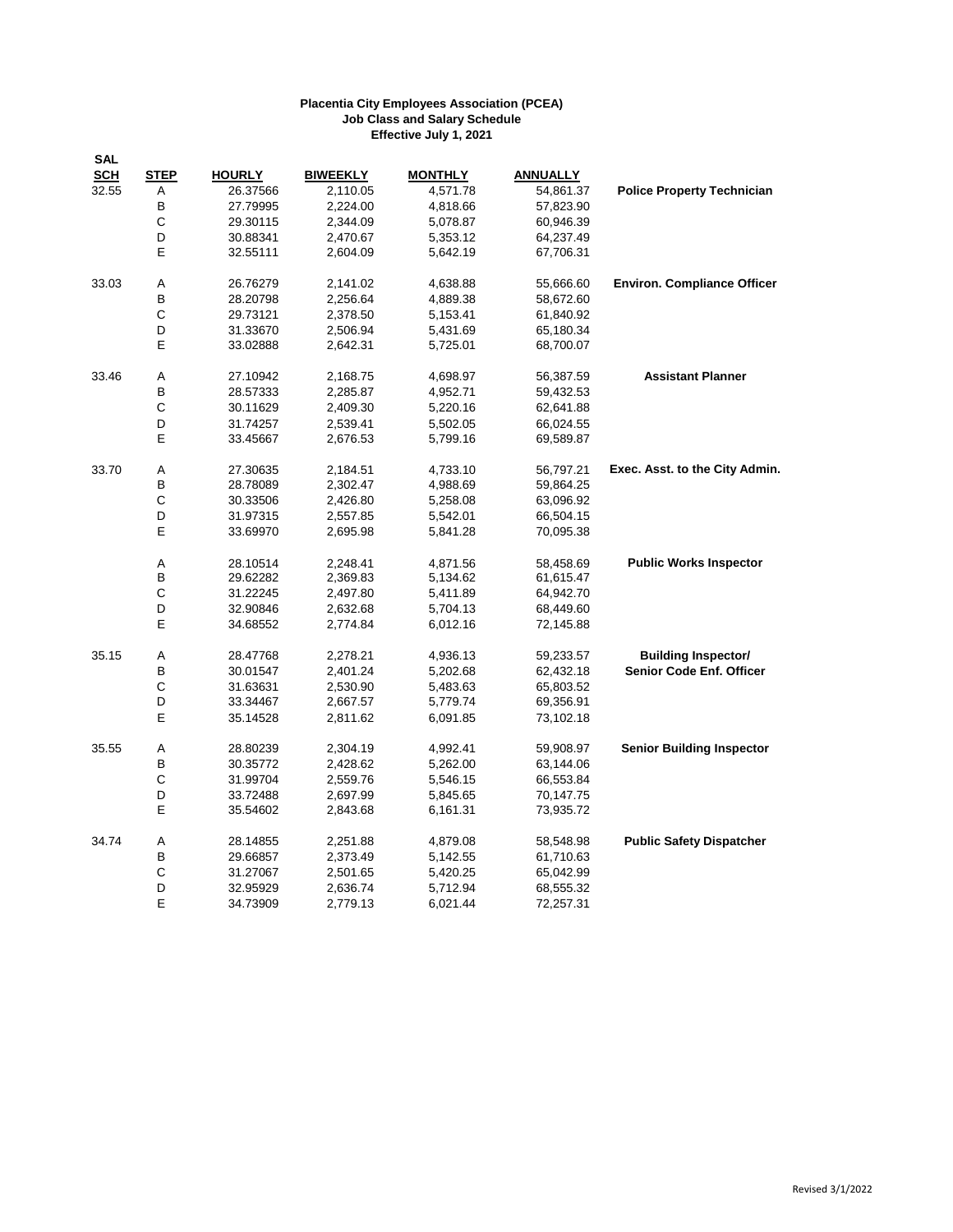| <b>SAL</b> |             |               |                 |                |                 |                                     |
|------------|-------------|---------------|-----------------|----------------|-----------------|-------------------------------------|
| <b>SCH</b> | <b>STEP</b> | <b>HOURLY</b> | <b>BIWEEKLY</b> | <b>MONTHLY</b> | <b>ANNUALLY</b> |                                     |
| 36.46      | A           | 29.54185      | 2,363.35        | 5,120.59       | 61.447.05       | <b>Police Civilian Investigator</b> |
|            | B           | 31.13711      | 2.490.97        | 5,397.10       | 64,765.19       |                                     |
|            | С           | 32.81851      | 2,625.48        | 5,688.54       | 68,262.50       |                                     |
|            | D           | 34.59071      | 2,767.26        | 5,995.72       | 71,948.68       |                                     |
|            | E           | 36.45861      | 2,916.69        | 6,319.49       | 75,833.91       |                                     |
| 38.28      | A           | 31.02073      | 2,481.66        | 5,376.93       | 64,523.12       | <b>Police Services Supervisor</b>   |
|            | B           | 32.69585      | 2,615.67        | 5,667.28       | 68,007.37       |                                     |
|            | С           | 34.46143      | 2,756.91        | 5,973.31       | 71,679.77       |                                     |
|            | D           | 36.32235      | 2,905.79        | 6,295.87       | 75,550.49       |                                     |
|            | E           | 38.28376      | 3,062.70        | 6,635.85       | 79,630.22       |                                     |
| 40.20      | A           | 32.57176      | 2,605.74        | 5,645.77       | 67,749.26       | <b>Public Safety</b>                |
|            | B           | 34.33064      | 2,746.45        | 5,950.64       | 71.407.73       | <b>Communication Supervisor -</b>   |
|            | С           | 36.18449      | 2,894.76        | 6,271.98       | 75,263.74       |                                     |
|            | D           | 38.13845      | 3,051.08        | 6,610.66       | 79,327.98       |                                     |
|            | Е           | 40.19793      | 3,215.83        | 6,967.64       | 83,611.69       |                                     |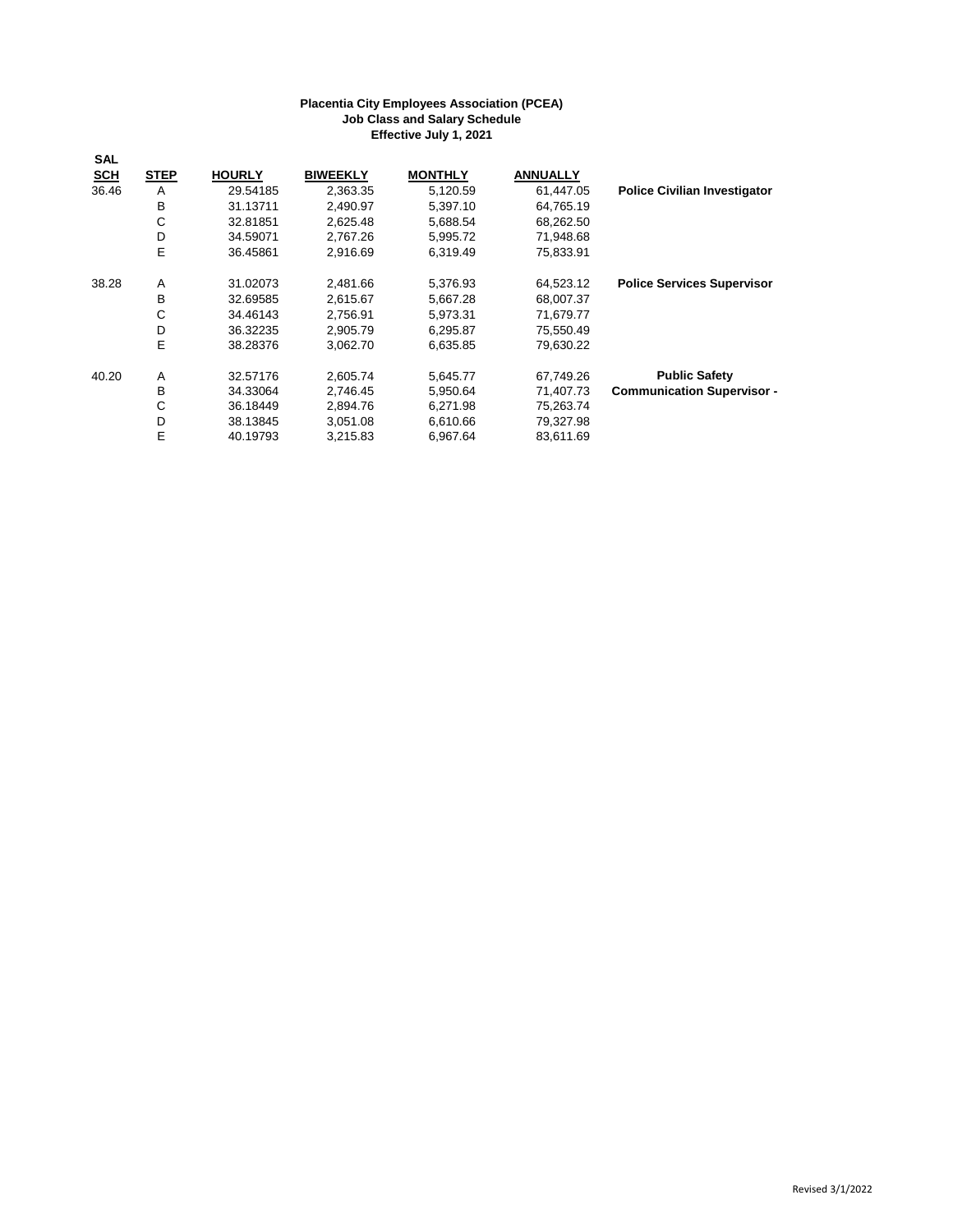# **PLACENTIA POLICE OFFICER ASSOCIATION (PPOA) SALARY SCHEDULE Effective July 1 2021**

|                               | <b>ANNUALLY</b> | <b>MONTHLY</b> | <b>BIWEEKLY</b> | <b>HOURLY</b> | STEP |
|-------------------------------|-----------------|----------------|-----------------|---------------|------|
|                               | 75,336.50       | 6,278.04       | 2,897.56        | 36.21947      | Α    |
|                               | 79,404.67       | 6,617.06       | 3,054.03        | 38.17532      | в    |
| <b>Police Officer</b>         | 83,692.52       | 6,974.38       | 3,218.94        | 40.23679      | С    |
|                               | 88,211.91       | 7,350.99       | 3,392.77        | 42.40957      | D    |
|                               | 92,975.36       | 7,747.95       | 3,575.98        | 44.69969      | Е    |
| <b>Police Academy Trainee</b> | 49,890.79       | 4,157.57       | 1,918.88        | 23.99         |      |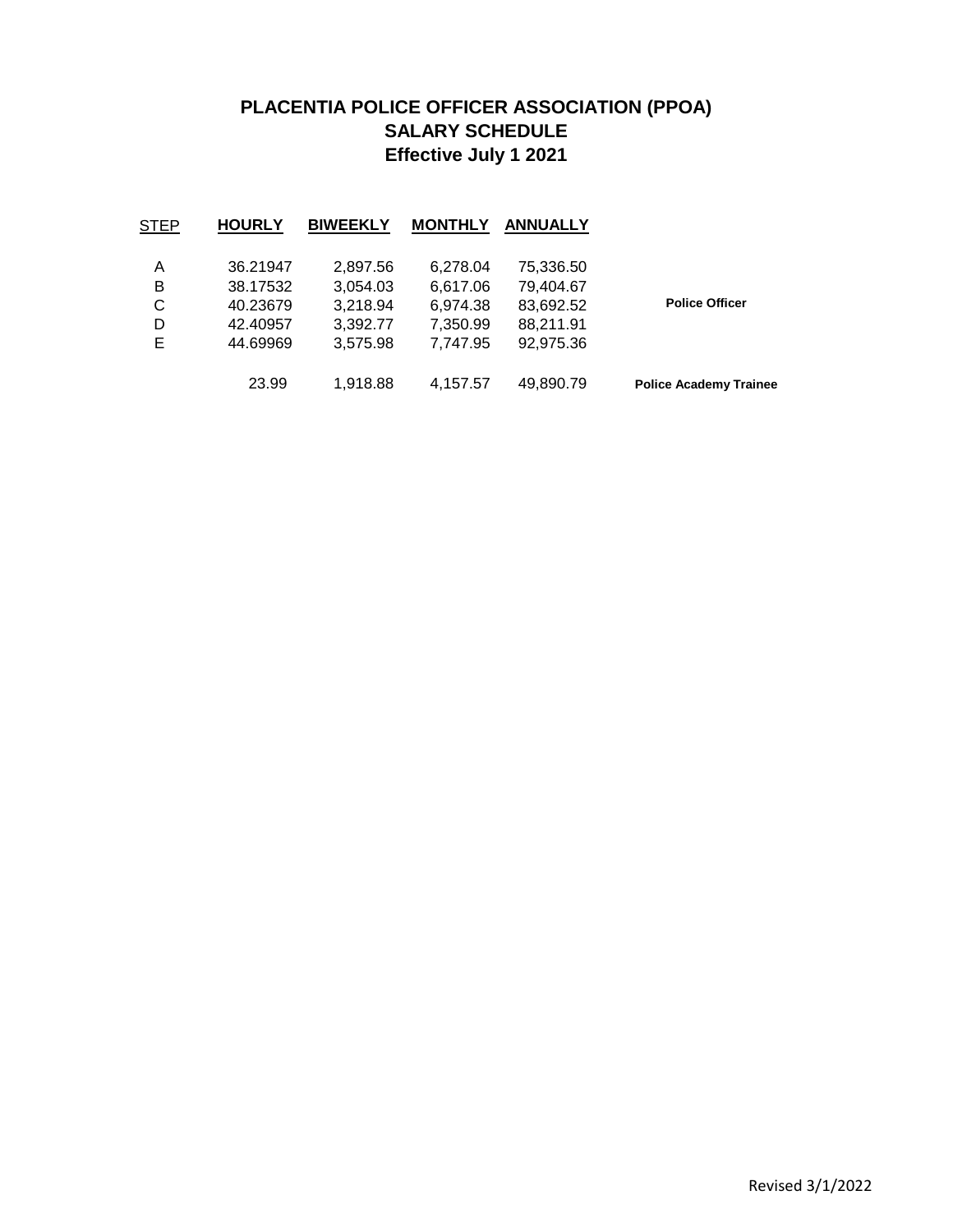## **PLACENTIA POLICE AND FIRE MANAGEMENT ASSOCIATION (PFPMA) SALARY SCHEDULE Effective July 1, 2021**

|                                   | <b>ANNUALLY</b> | <b>MONTHLY</b> | <b>BIWEEKLY</b> | <b>HOURLY</b> | STEP         |
|-----------------------------------|-----------------|----------------|-----------------|---------------|--------------|
|                                   | 100,240.15      | 8,353.35       | 3,855.39        | 48.19238      | Α            |
|                                   | 105,653.13      | 8,804.43       | 4,063.58        | 50.79477      | B            |
| <b>IT Sergeant</b>                | 111,358.41      | 9,279.87       | 4,283.02        | 53.53770      | $\mathsf{C}$ |
|                                   | 117,371.76      | 9,780.98       | 4,514.30        | 56.42873      | D            |
|                                   | 123,709.84      | 10,309.15      | 4,758.07        | 59.47588      | E            |
|                                   | 95,104.51       | 7,925.38       | 3,657.87        | 45.72332      | Α            |
|                                   | 100,240.16      | 8,353.35       | 3,855.39        | 48.19239      | B            |
| Sergeant                          | 105,653.14      | 8,804.43       | 4,063.58        | 50.79478      | C            |
|                                   | 111,358.40      | 9,279.87       | 4,283.02        | 53.53769      | D            |
|                                   | 117,371.76      | 9,780.98       | 4,514.30        | 56.42873      | E            |
|                                   | 121,280.56      | 10,106.71      | 4,664.64        | 58.30796      | A            |
|                                   | 127,829.72      | 10,652.48      | 4,916.53        | 61.45659      | B            |
| Lieutenant                        | 134,732.51      | 11,227.71      | 5,182.02        | 64.77525      | C            |
|                                   | 142,008.07      | 11,834.01      | 5,461.85        | 68.27311      | D            |
|                                   | 149,676.51      | 12,473.04      | 5,756.79        | 71.95986      | E            |
|                                   | 140,760.77      | 11,730.06      | 5,413.88        | 67.67345      | A            |
|                                   | 148,361.85      | 12,363.49      | 5,706.23        | 71.32781      | В            |
| Captain                           | 156,373.40      | 13,031.12      | 6,014.36        | 75.17952      | C            |
|                                   | 164,817.57      | 13,734.80      | 6,339.14        | 79.23922      | D            |
|                                   | 173,717.72      | 14,476.48      | 6,681.45        | 83.51813      | E            |
|                                   | 114,864.57      | 9,572.05       | 4,417.87        | 39.44525      | Α            |
|                                   | 121,067.23      | 10,088.94      | 4,656.43        | 41.57529      | В            |
| Fire Battalion Chief <sup>1</sup> | 127,604.64      | 10,633.72      | 4,907.87        | 43.82027      | C            |
|                                   | 134,495.34      | 11,207.95      | 5,172.90        | 46.18659      | D            |
|                                   | 141,757.87      | 11,813.16      | 5,452.23        | 48.68059      | E            |
|                                   |                 |                |                 |               |              |

1. Position hourly rates are based on a 56 hour work week (2,912 annual work hours)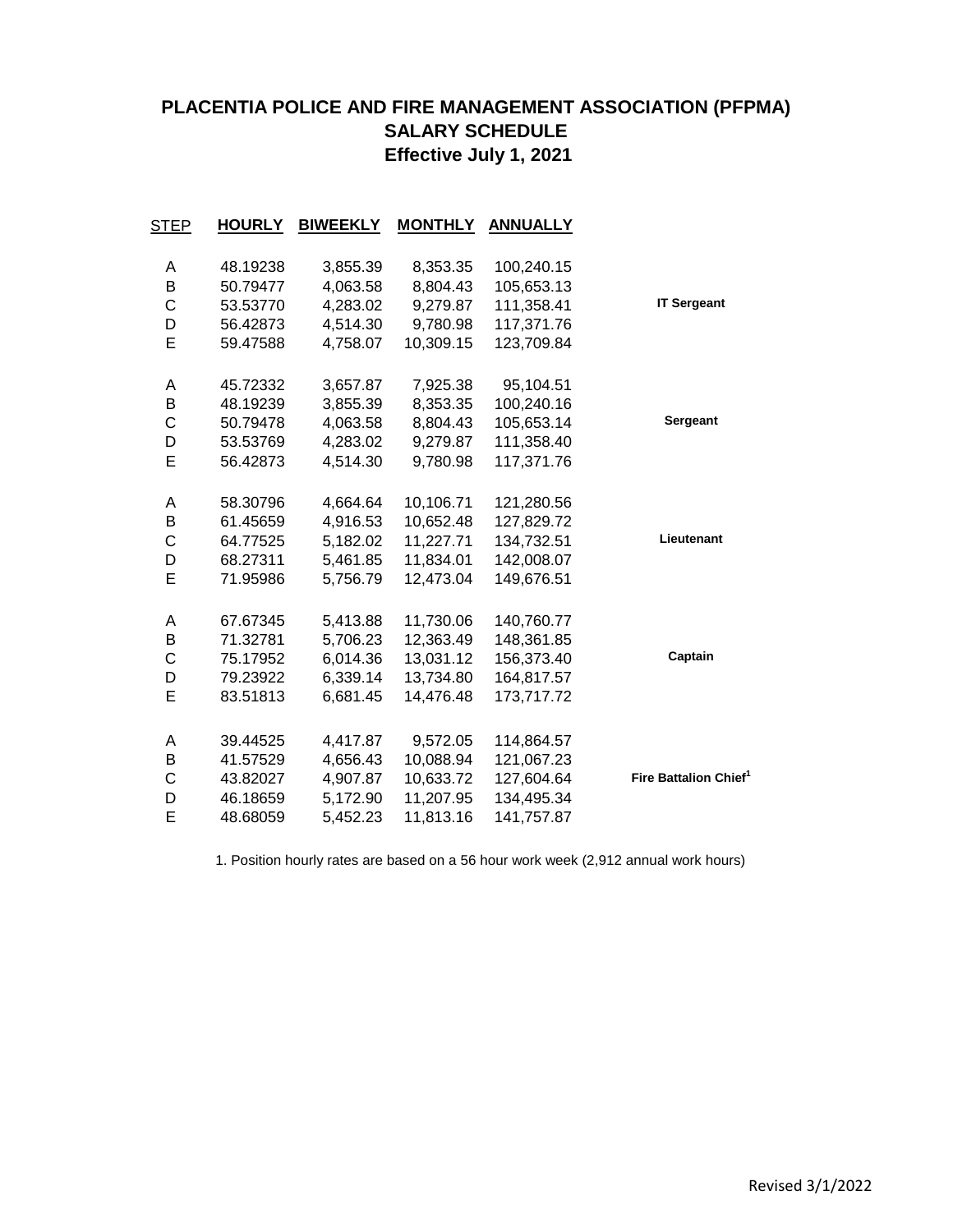## **PLACENTIA FIREFIGHTERS ASSOCIATION SALARY SCHEDULE Effective July 1, 2021**

| Annual                       | <b>STEPS</b> |           |           |           |            |  |
|------------------------------|--------------|-----------|-----------|-----------|------------|--|
| <b>Job Class</b>             |              | В         |           |           |            |  |
| Fire Captain                 | 81,731.53    | 86,145.08 | 90,796.56 | 95,699.36 | 100,866.87 |  |
| Fire (Apparatus) Engineer    | 70,135.79    | 73,923.10 | 77,915.38 | 82,122.93 | 86,557.08  |  |
| Patrol Engineer <sup>2</sup> | 70,135.79    | 73.923.10 | 77.915.38 | 82,122.93 | 86.557.08  |  |
| Firefighter <sup>1</sup>     | 61,640.35    | 64,969.31 | 68,477.49 | 72,175.19 | 76.072.71  |  |

NOTE:

1. Position hourly rates are based on a 56 hour work week (2,912 annual work hours)

2. Position is based on 48 hour work week on a 4/12 schedule ( 2,496 annual work hours)

| <b>Monthly</b>                         | <b>STEPS</b> |          |          |          |          |  |  |
|----------------------------------------|--------------|----------|----------|----------|----------|--|--|
| <b>Job Class</b>                       |              | В        |          |          |          |  |  |
| Fire Captain <sup>1</sup>              | 6,810.96     | 7,178.76 | 7,566.38 | 7.974.95 | 8,405.57 |  |  |
| Fire (Apparatus) Engineer <sup>1</sup> | 5.844.65     | 6,160.26 | 6.492.95 | 6,843.58 | 7,213.09 |  |  |
| Patrol Engineer <sup>2</sup>           | 5,844.65     | 6,160.26 | 6,492.95 | 6,843.58 | 7,213.09 |  |  |
| Firefighter <sup>1</sup>               | 5,136.70     | 5.414.11 | 5,706.46 | 6,014.60 | 6,339.39 |  |  |

NOTE:

1. Position hourly rates are based on a 56 hour work week (2,912 annual work hours)

2. Position is based on 48 hour work week on a 4/12 schedule ( 2,496 annual work hours)

| <b>Hourly</b>                | <b>STEPS</b> |          |          |          |          |  |  |
|------------------------------|--------------|----------|----------|----------|----------|--|--|
| <b>Job Class</b>             |              |          |          |          |          |  |  |
| Fire Captain <sup>1</sup>    | 28.06715     | 29.58279 | 31.18014 | 32.86379 | 34.63835 |  |  |
| Fire (Apparatus) Engineer    | 24.08509     | 25.38568 | 26.75666 | 28.20156 | 29.72427 |  |  |
| Patrol Engineer <sup>2</sup> | 28.09927     | 29.61663 | 31.21610 | 32.90181 | 34.67832 |  |  |
| Firefighter <sup>1</sup>     | 21.16770     | 22.31089 | 23.51562 | 24.78544 | 26.12387 |  |  |

NOTE:

1. Position hourly rates are based on a 56 hour work week (2,912 annual work hours)

2. Position is based on 48 hour work week on a 4/12 schedule ( 2,496 annual work hours)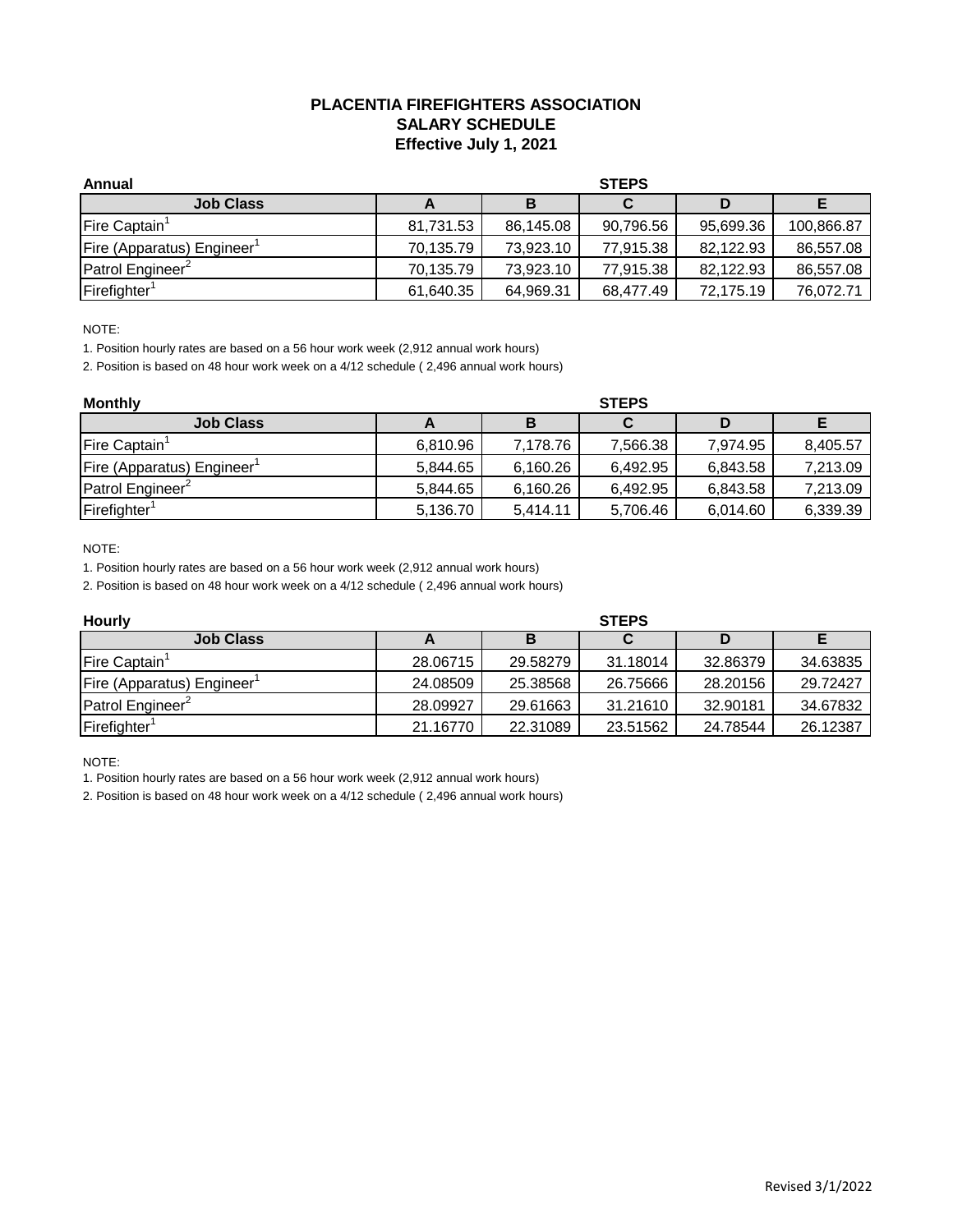## **PLACENTIA UNREPRESENTED EMPLOYEES Effective July 1, 2021 SALARY SCHEDULE**

#### **Executive Management Staff**

| <b>City Administrator</b>                  | 130.31991    |                |                         |                |           |  |
|--------------------------------------------|--------------|----------------|-------------------------|----------------|-----------|--|
|                                            | <b>STEPS</b> |                |                         |                |           |  |
| <b>Job Class</b>                           | A            | $\overline{B}$ | $\overline{\mathsf{c}}$ | D              | Έ         |  |
| Deputy City Administrator                  | 91.05978     | 95.61277       | 100.39340               | 105.41307      | 110.68373 |  |
| Police Chief                               | 81.63503     | 85.71678       | 90.00262                | 94.50275       | 99.22789  |  |
| <b>Director of Administrative Services</b> | 73.13072     | 76.78725       | 80.62661                | 84.65795       | 88.89084  |  |
| <b>Director of Community Services</b>      | 73.13072     | 76.78725       | 80.62661                | 84.65795       | 88.89084  |  |
| Director of Development Services           | 73.13072     | 76.78725       | 80.62661                | 84.65795       | 88.89084  |  |
| Director of Finance                        | 73.13072     | 76.78725       | 80.62661                | 84.65795       | 88.89084  |  |
| Director of Public Works                   | 73.13072     | 76.78725       | 80.62661                | 84.65795       | 88.89084  |  |
| <b>Fire Chief</b>                          | 73.13072     | 76.78725       | 80.62661                | 84.65795       | 88.89084  |  |
| <b>Mid-Management Staff</b>                |              |                | <b>STEPS</b>            |                |           |  |
| <b>Job Class</b>                           | A            | $\overline{B}$ | $\overline{\mathsf{c}}$ | $\overline{D}$ | E         |  |
| Accountant                                 | 32.17418     | 33.78289       | 35.47203                | 37.24563       | 39.10792  |  |
| <b>Accounting Manager</b>                  | 46.94845     | 49.29587       | 51.76067                | 54.34870       | 57.06614  |  |
| Assistant to the C.A./Econ. Dev. Mgr.      | 52.04626     | 54.64857       | 57.38100                | 60.25005       | 63.26255  |  |
| Associate Civil Engineer                   | 40.71261     | 42.74824       | 44.88565                | 47.12993       | 49.48643  |  |
| Associate Planner                          | 35.31002     | 37.07552       | 38.92930                | 40.87576       | 42.91955  |  |
| <b>Chief Building Official</b>             | 48.91254     | 51.35817       | 53.92607                | 56.62238       | 59.45350  |  |
| <b>Chief Deputy City Clerk</b>             | 39.90126     | 41.89633       | 43.99114                | 46.19070       | 48.50023  |  |
| <b>City Engineer</b>                       | 58.72458     | 61.66081       | 64.74385                | 67.98104       | 71.38009  |  |
| Code Enforcement Manager                   | 40.16407     | 42.17228       | 44.28089                | 46.49494       | 48.81968  |  |
| Communications & Marketing Mgr.            | 40.16407     | 42.17228       | 44.28089                | 46.49494       | 48.81968  |  |
| <b>Community Services Supervisor</b>       | 34.22593     | 35.93722       | 37.73408                | 39.62079       | 41.60183  |  |
| <b>Crime Analyst</b>                       | 34.22593     | 35.93722       | 37.73408                | 39.62079       | 41.60183  |  |
| Deputy Chief of Police                     | 76.59617     | 80.42598       | 84.44727                | 88.66964       | 93.10312  |  |
| Deputy City Clerk                          | 31.18666     | 32.74599       | 34.38329                | 36.10246       | 37.90758  |  |
| Deputy Director of A.S./Chief Dep. CC      | 52.04626     | 54.64857       | 57.38100                | 60.25005       | 63.26255  |  |
| Dispatch Manager                           | 48.91254     | 51.35817       | 53.92607                | 56.62238       | 59.45350  |  |
| <b>Economic Development Manager</b>        | 40.16407     | 42.17228       | 44.28089                | 46.49494       | 48.81968  |  |
| Finance Services Manager                   | 46.94845     | 49.29587       | 51.76067                | 54.34870       | 57.06614  |  |
| <b>Fire Marshall</b>                       | 47.48790     | 49.86229       | 52.35541                | 54.97318       | 57.72184  |  |
| <b>Fire Prevention Specialist</b>          | 27.64823     | 29.03064       | 30.48217                | 32.00628       | 33.60660  |  |
| Human Resources Analyst                    | 34.22593     | 35.93722       | 37.73408                | 39.62079       | 41.60183  |  |
| Human Resources Manager                    | 40.16407     | 42.17228       | 44.28089                | 46.49494       | 48.81968  |  |
| <b>Management Analyst</b>                  | 34.22593     | 35.93722       | 37.73408                | 39.62079       | 41.60183  |  |
| Neighborhood Services Manager              | 40.16407     | 42.17228       | 44.28089                | 46.49494       | 48.81968  |  |
| Public Works Manager                       | 53.38594     | 56.05524       | 58.85800                | 61.80090       | 64.89094  |  |
| <b>Public Works Superintendent</b>         | 40.16407     | 42.17228       | 44.28089                | 46.49494       | 48.81968  |  |
| <b>Public Works Supervisor</b>             | 32.17418     | 33.78289       | 35.47203                | 37.24564       | 39.10792  |  |
| Senior Accountant                          | 39.56132     | 41.53938       | 43.61635                | 45.79717       | 48.08703  |  |
| Senior Accountant II                       | 44.94072     | 47.18776       | 49.54714                | 52.02450       | 54.62573  |  |
| Senior Financial Analyst                   | 39.90126     | 41.89633       | 43.99114                | 46.19070       | 48.50023  |  |
| Senior Management Analyst                  | 39.90126     | 41.89633       | 43.99114                | 46.19070       | 48.50023  |  |
| Senior Planner                             | 44.94072     | 47.18776       | 49.54714                | 52.02450       | 54.62573  |  |
| <b>Traffic Engineer</b>                    | 48.91254     | 51.35817       | 53.92607                | 56.62238       | 59.45350  |  |
| <b>Transportation Manager</b>              | 48.91254     | 51.35817       | 53.92607                | 56.62238       | 59.45350  |  |

NOTE:

1. All job classes on this salary schedule are ineligible for overtime.

2. The City Administrator base rate is set by contract with City Council.